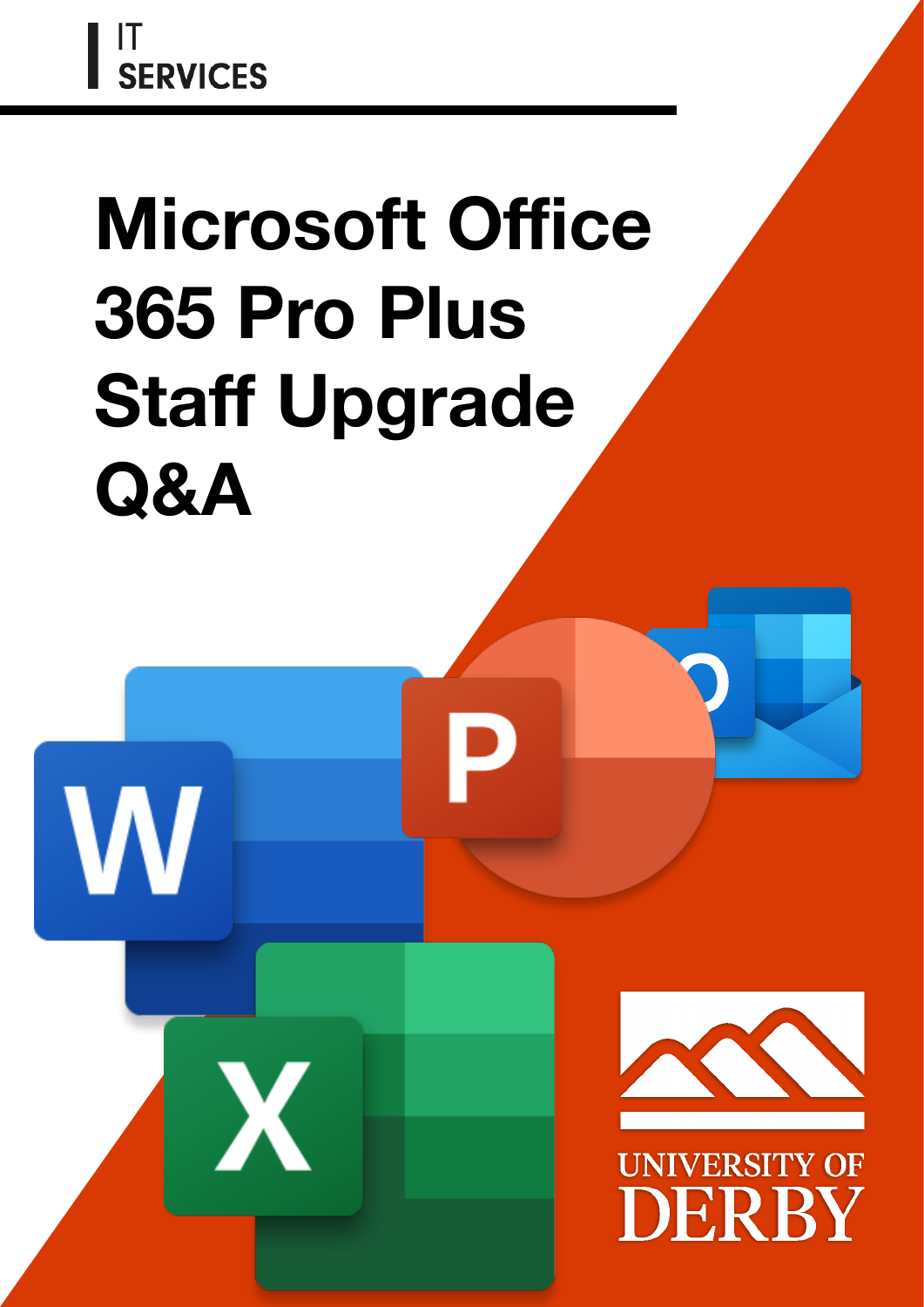# **Introduction**

IT Services are pleased to announce that starting from 1st of November 2019, Staff computers across the University will start to receive Microsoft Office 365 Pro Plus software upgrade.

## **What is Office 365 Pro Plus?**

Office 365 Pro Plus is a subscription based software service from Microsoft that comes with your University Staff Account.

Office 365 Pro Plus ensures that you always have the most up-to-date modern software productivity tools from Microsoft Office. It includes all of the desktop apps that you're familiar with, like Word, PowerPoint, Excel, Publisher, Project and Visio.

With Office 365 Pro Plus, you'll always have the latest features, fixes, and security updates along with ongoing support from IT Services and Microsoft.

#### **Why not use Office 2019?**

Office Professional 2019 is a one off feature set of Office applications, meaning that you get a predefined set of features, but no new functionality or features added as months and years go by, whereas with Office 365 Pro Plus you get ongoing monthly features and productivity enhancement to your office apps, helping you to get things done more effectively.

#### **When will I get Office 365 Pro Plus Upgrade on my Staff Desktop PC?**

Due to the scale and size of this upgrade, IT Services are rolling this upgrade out in phases to ensure your business critical activities remain uninterrupted. Therefore, this rollout may take several months to reach every staff device throughout the University, we therefore ask that you remain patient.

Once the upgrade of Office 365 Pro Plus software has been targeted to your area, it will occur automatically. This automated upgrade takes place during our system maintenance window overnight, however if you are logged in and Office apps are left open, the upgrade will not start or completely successfully until you have logged out of your computer.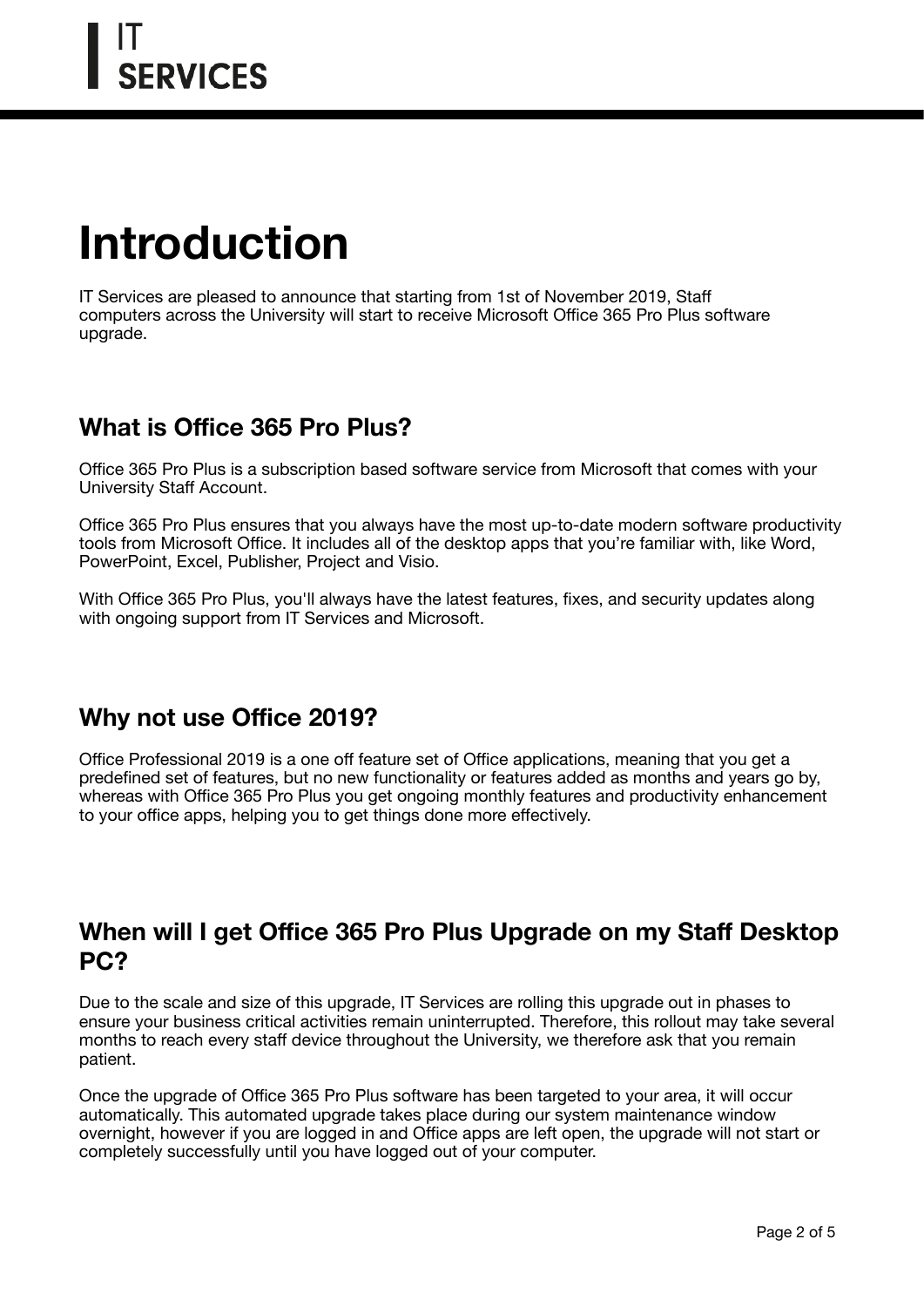# **When will I get Office 365 Pro Plus Upgrade on my Staff Laptop?**

You can visit the Software Centre on your Windows 10 Staff Laptop and upgrade your Office 2016 Professional Plus to Office 365 Pro Plus today.

Software Centre is located in your Windows Start Menu. Use the Application list or Windows Desktop Search facility to locate it.

Please ensure that you on site, connect to UniStaff or Wired Network, have saved your work and closed all programs before attempting to upgrade the Office Suite, otherwise the installation may fail.

# **What Apps Do I get with Office 365 Pro Plus?**

- Word
- Outlook
- Excel
- PowerPoint
- Publisher
- Project
- Visio

OneDrive and OneNote for Windows is already part of Windows 10 and is therefore not included in this package. Microsoft Teams can be installed via Software Centre separately if not installed already.

## **What Apps Are Removed During the Office Software Upgrade?**

Office 365 Pro Plus will remove the following Offie 2013/2016 components:

- Office Professional Plus 2013/2016
- OneNote 2016
- SharePoint Designer
- InfoPath
- Skype for Business

The above apps are removed due to the incompatibility with the deployment technology used by the older version of Office.

#### **SharePoint and InfoPath Designer Users:**

During the upgrade of your Office Software, SharePoint Designer and InfoPath will be removed, but you can still install SharePoint and InfoPath Designer 2013 from Software Centre after the upgrade. Please note that these Apps are not supported by Microsoft or IT Services and may result in incompatibility with other Office Apps.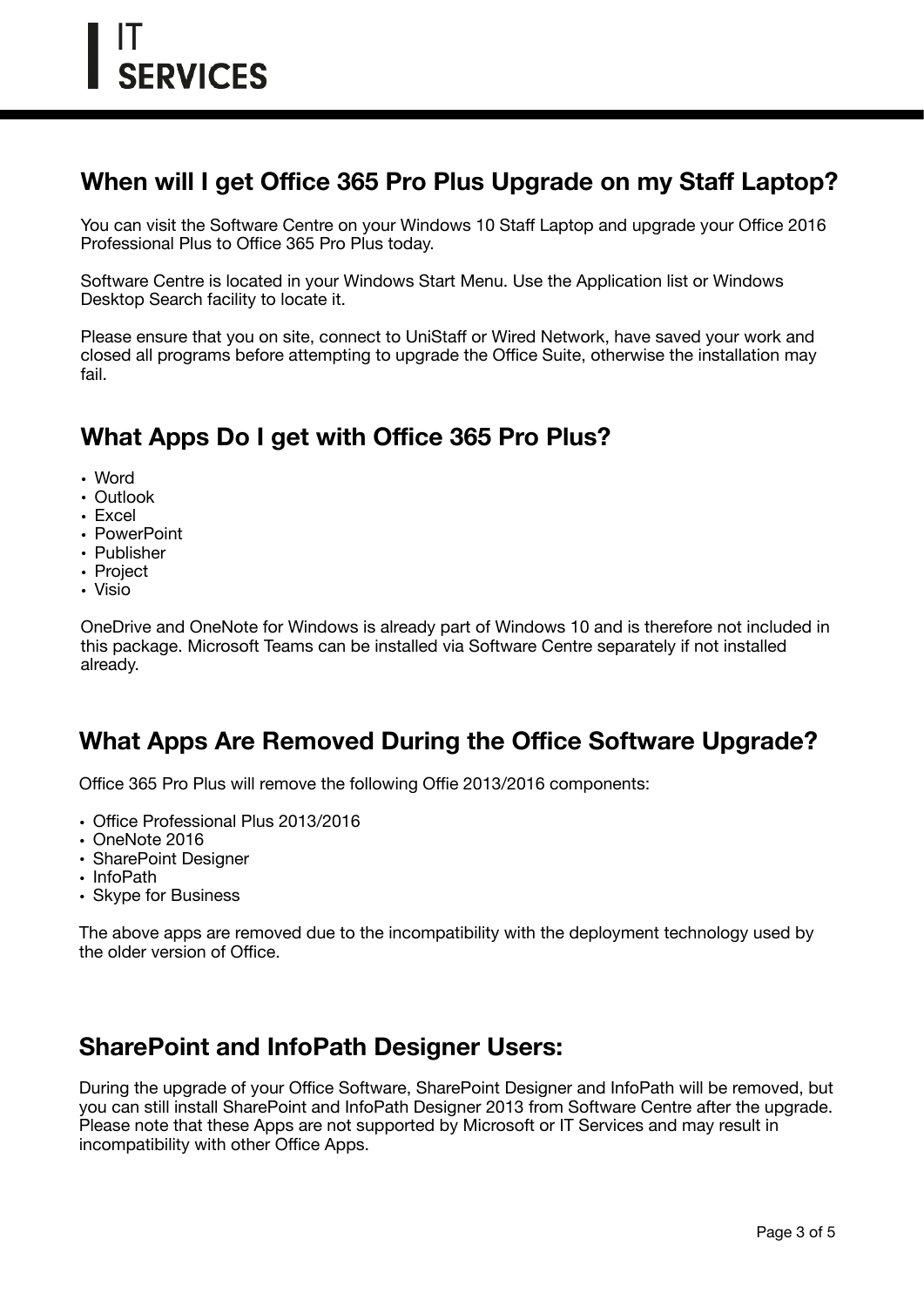#### **Skype For Business Users:**

If you are currently an active user of Skype for Business, we highly encourage that you do move onto Microsoft Teams instead, as the upgrade does remove Skype for Business client. Due to the deployment technology utilised by Office 365 and Skype for Business Stand-alone client, it is not possible to deploy Office 365 Pro Plus Software whilst Skype for Business is present on the device.

If you still require Skype for Business after the Office upgrade, you can still install it via Software Centre using your Windows 10 Staff PC.

Use Windows Start Menu to search for Software Centre and install Skype for Business client at your own convenience. Before proceeding with the installation, please ensure to save your work and close any running applications on your system, otherwise installation may fail.

#### **OneNote 2016 Users::**

If you are currently an active user of OneNote 2016, we highly encourage that you do move onto OneNote for Windows 10 instead, as the upgrade does removes the OneNote 2016 from the system. OneNote for Windows 10 comes pre-installed on your Windows 10 Staff Device already and can be found in the Windows start menu.

If after the upgrade, you find that the features offered by the OneNote for Windows 10 inadequate, you can install the OneNote 2016 version via Software Centre. Software Centre can be found in the Windows Start Many or by using Windows Desktop Search facility. Before proceeding with the installation, please ensure to save your work and close any running applications on your system, otherwise installation may fail.

#### **What are the prerequisites:**

Your staff computer must be running Windows 10 version of Operating System. If you are still on Windows 7, please contact IT Service Centre to arrange for your device to be checked and upgraded as soon as possible.

#### **How to prepare your computer for the Office upgrade?**

The Office 365 Pro Plus Software Upgrade takes place overnight, during our system maintenance window. Whilst the upgrade is automated, it will not execute if your computer is left logged in or powered off from the wall.